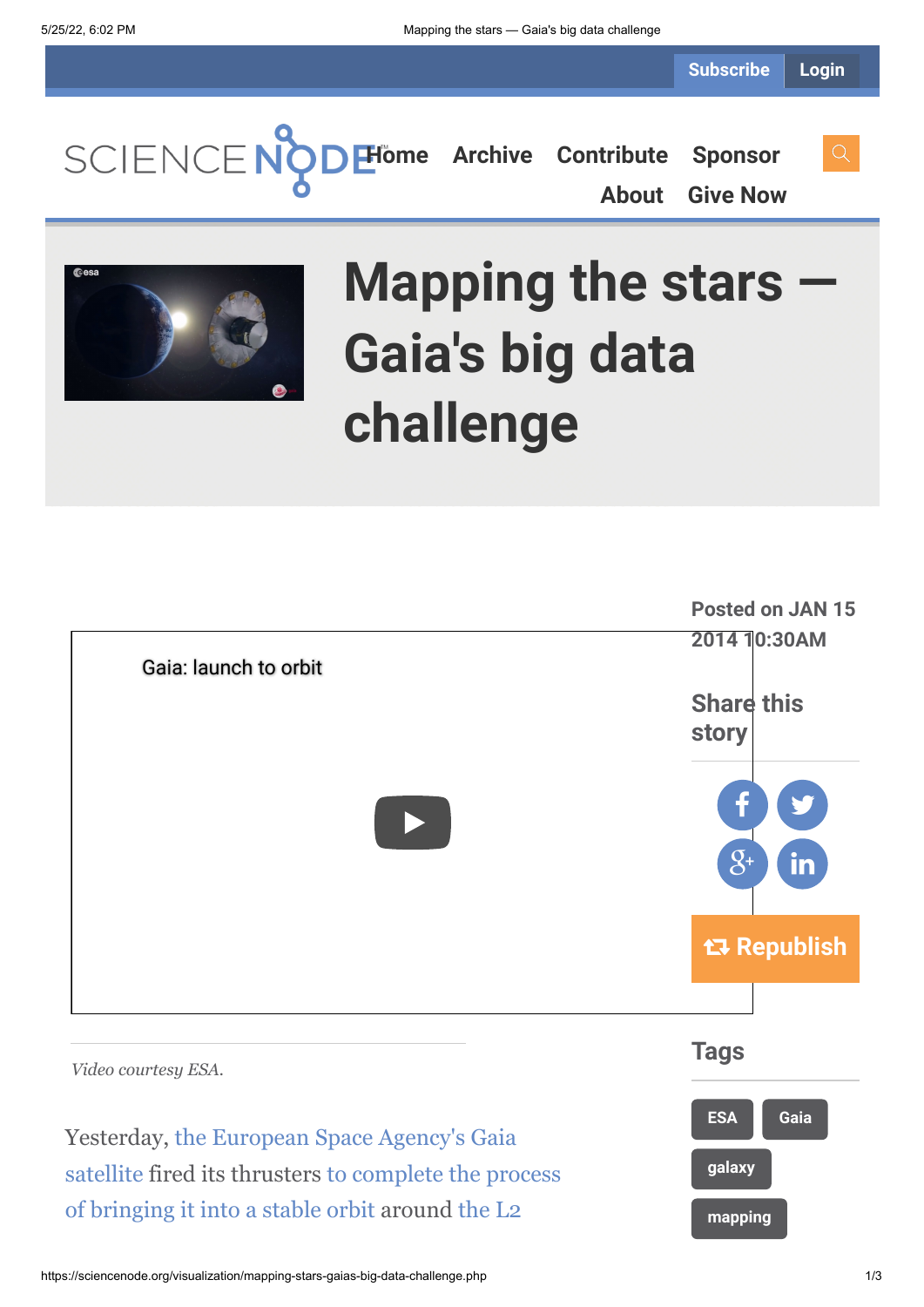[Lagrange point. From this point, approximatel](http://en.wikipedia.org/wiki/Lagrangian_point)y 1,500,000km from the Earth's surface, the satellite will survey over one billion stars over a five-year period. The mission will enable the creation of the most detailed ever 3D map of our galaxy and will provide new tests of Albert Einstein's general theory of relativity.

While the first data from Gaia won't be made public for almost two years, dealing with the data from the mission presents a significant challenge. Over its lifetime Gaia will send over 100 terabytes of raw data back to Earth. This data will be distributed via [high-speed cables to the European Space](http://www.esa.int/About_Us/ESAC) Astronomy Centre, after being stored in dedicated [science data servers at the European Space](http://www.esa.int/About_Us/ESOC) Operations Centre.

A pan-European team of expert scientists and software developers, known as the Gaia Data [Processing and Analysis Consortium, or DPAC](http://blogs.esa.int/gaia/2013/09/23/gaia-data-processing/), will handle the data. They have set up a network of 30 centres, staffed by 450 people, to crunch the raw data, including a 6-teraFLOPS supercomputer at [the French National Centre for Space Studies in](http://www.cnes.fr/web/CNES-en/7114-home-cnes.php) Toulouse. Nevertheless, it will take years to transform the million billion bytes of input into a catalog with useable 3D maps. This catalog is expected to reach over one petabyte, which is equivalent to around 200,000 DVDs.

*- Andrew Purcell*